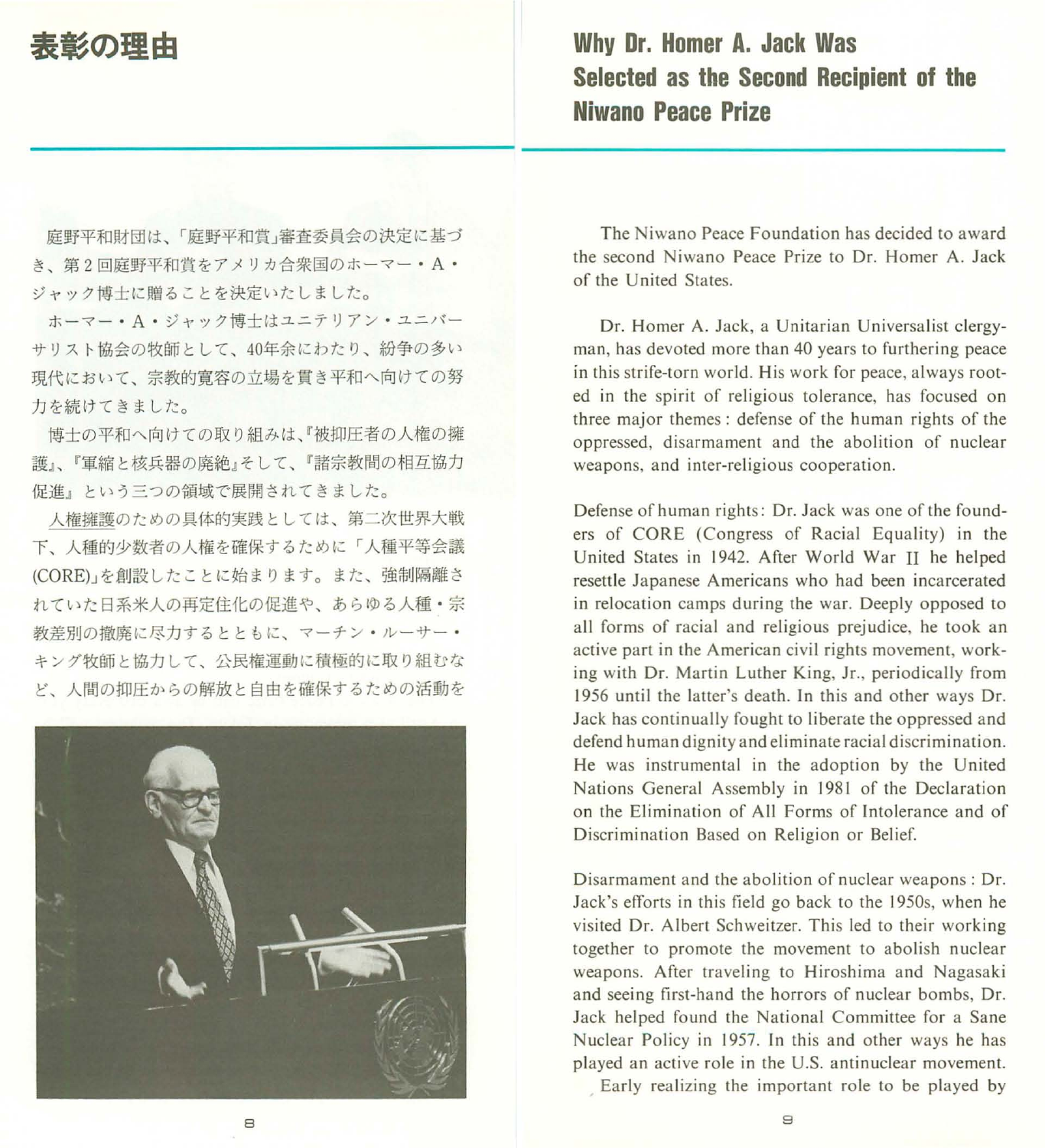推進してきました。

さらに、国連の「宗教ないし信条に基づく差別撤廃宣言」 の採択のために多大な功績を残すなど、人間の尊厳と人種 差別の撤廃のため強く行動してきたのであります。

軍縮と核兵器の廃絶に関しましては、1950年代に始まり ます。アルベルト・シュヴァイツアー博士を訪問したこと がひとつの機会となり、二人は核兵器の廃絶運動を推進す ることとなりました。その後、広島・長崎を訪れ、核の惨 劇をまのあたりにした博士は、「正しい核政策の全米委員 会」を結成し、米国内で核の廃絶を訴えつづけるようにな りました。

一方、国連における民間団体の役割が重大なことを早く から訴えつづけ、1972年には「軍縮に関する NGO 委員会」 の創設に尽力し、その初代委員長として 12年間にわたりそ の重責を果たしました。1982年の国連軍縮特別総会におい ては、 NGO の代表として演説し世界に核兵器の廃絶を強 く訴えましたが、このような博士の平和にむける数々の実 践は、軍縮と核兵器廃絶の運動にあって、国連における民 間団体の役割を増大させることに大きく貢献したのであり ます。

諸宗教聞の相互協力活動としては、まず、米国内に「平 和のための諸宗教閉会議」を非プロテスタントと共に創設 いたしました。さらにニューデリーで聞かれた「平和に関 する国際宗教者間シンポジウム」では、中心的メンバーと して活躍し、国際舞台における宗教聞の協力活動にも貢献 するようになりました。

世界の宗教指導者が一堂に会して開かれた1970年の第1 回「世界宗教者平和会議 (WCRP)」では、事務総長の重責 を果たし、 WCRP の国際委員会の事務総長として、三度に わたる世界宗教者平和会議を開催してきたのであります。 また、宗教聞の平和にむける具体的な協力プロジェク卜と して、ベトナムのボート・ピープルの救済やカンボジア難



non-governmental organizations (NGOs) within the United Nations , in 1972 Dr. Jack helped found the NGO Committee on Disarmament at U.N. Headquarters, serving as its chairman from 1972 to 1983. He was a vigorous advocate of the abolition of nuclear weapons as an NGO representative at the Second Special Session of the United Nations General Assembly on Disarmament in 1982. These and his many other peace activities have greatly expanded the role of NGOs in the disarmament and antinuclear movement.